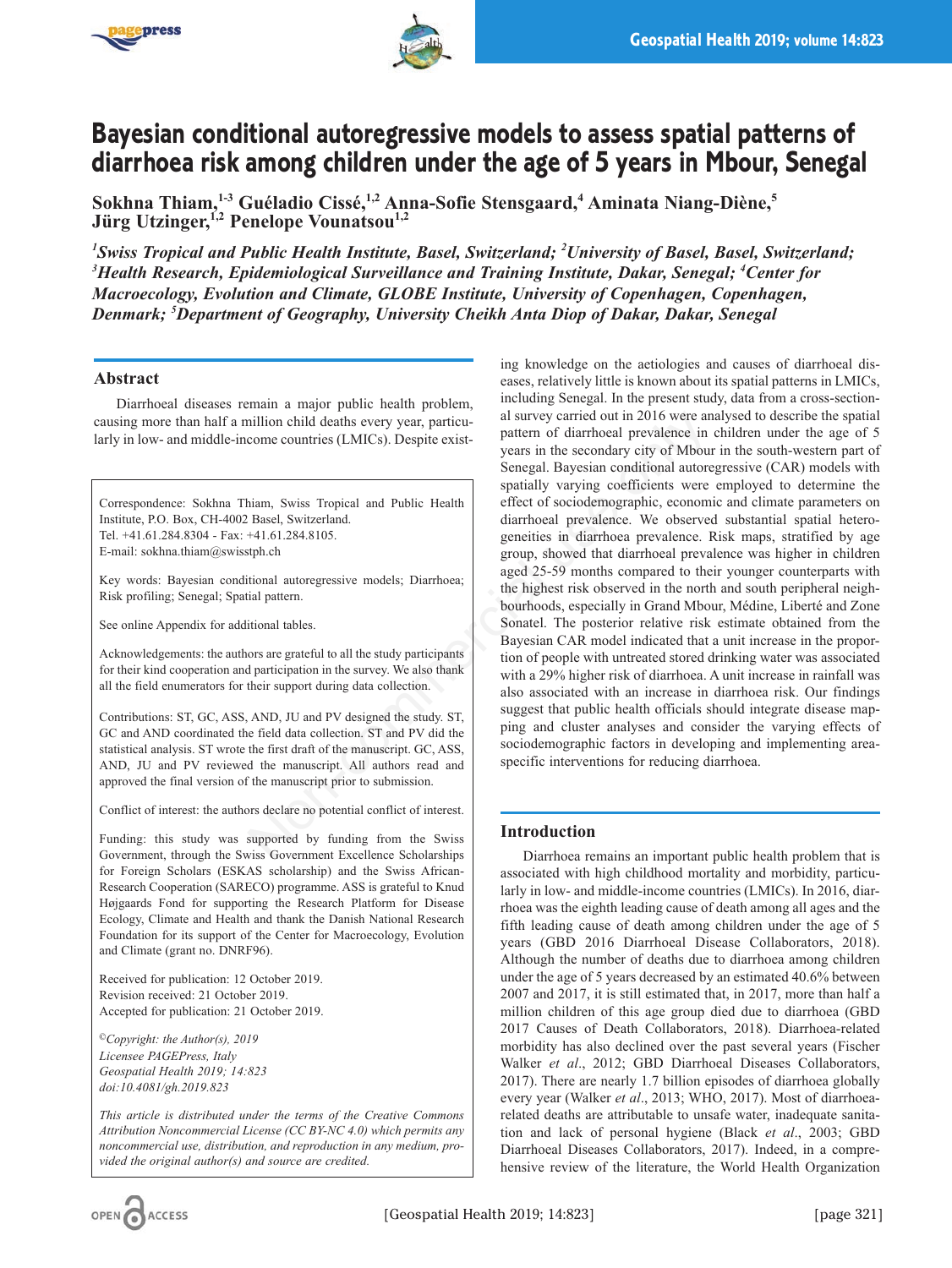



(WHO) estimated that 58% of all cases of diarrhoea in LMICs could be attributed to inadequate drinking water (34%), sanitation (19%) and hygiene (20%) (Prüss-Üstun *et al*., 2014).

In Senegal, diarrhoeal diseases continue to cause considerable mortality and morbidity. The highest burden in terms of disabilityadjusted life years (DALYs) among children under the age of 5 years is still caused by diarrhoeal diseases. Even though the burden of diarrhoeal diseases decreased by 6% between 1990 and 2016 across Senegal, it is still responsible for 7% of all child deaths and an estimated 325,335 DALYs (13,776 DALYs per 100,000 children under the age of 5 years) (GBD 2015 DALYs and HALE Collaborators, 2016; Institute for Health Metrics and Evalutation, 2016). In a recent study conducted in the secondary city of Mbour, the reported diarrhoeal prevalence at household level among children under 5 years of age was 26.0% (Thiam *et al*., 2017a). This high burden of diarrhoea is reported despite improvement in access to drinking water and sanitation.

Previous studies in Senegal have mainly focused on clinical features of diarrhoea and looked at single geographic units (Sambe-Ba *et al*., 2013; Sire *et al*., 2013). Hence, there is an important knowledge gap with respect to the spatial patterns of diarrhoea, because prior studies did not identify existing areas of priority for intervention. It is important to note that diarrhoea morbidity varies across geographical areas; some areas are likely to sustain high morbidity over time due to unplanned rapid urbanisation without improvement on essential amenities (*e.g.* access to clean water and improved sanitation), which do not meet the demands of the rising population (Osei and Stein, 2017a). Hence, it is crucial to identify areas with high risk of diarrhoea, in order to assist decision makers in the spatial targeting of interventions and

monitor progress over time. Since children are the most vulnerable group to suffer from diarrhoea, information on age-specific patterns are important to meet the Sustainable Development Goal 3 (SDG 3) that is to ensure healthy lives and promote wellbeing for all at all ages.

This paper aims to map the spatial pattern of diarrhoeal prevalence among children under the age of 5 years in the secondary city of Mbour, located in the south-western part of Senegal. Our paper complements prior research pertaining to knowledge, attitudes and practices of diarrhoea in this urban setting of Senegal (Thiam *et al*., 2019). By using a Bayesian conditional autoregressive (CAR) modelling approach, we specifically assess the effect of sociodemographic, economic and climatic factors that might govern diarrhoea morbidity.

## **Materials and Methods**

#### **Ethical approval**

This study received ethical approval from the national research ethics committee (Comité National d'Ethique de la Recherche-CER) of Senegal (reference no.: 0l06/2015/CER/UCAD). An interview was conducted only if the respondent provided his or her informed consent. Given the high illiteracy rate of mothers and caregivers of under 5-year-old children in Mbour, we aimed for verbal rather than written informed consent. The interviewer signed his or her name attesting to the fact that he/she read the consent statement to the respondent.



**Figure 1. Map showing the administrative region and the location of Mbour in Senegal.**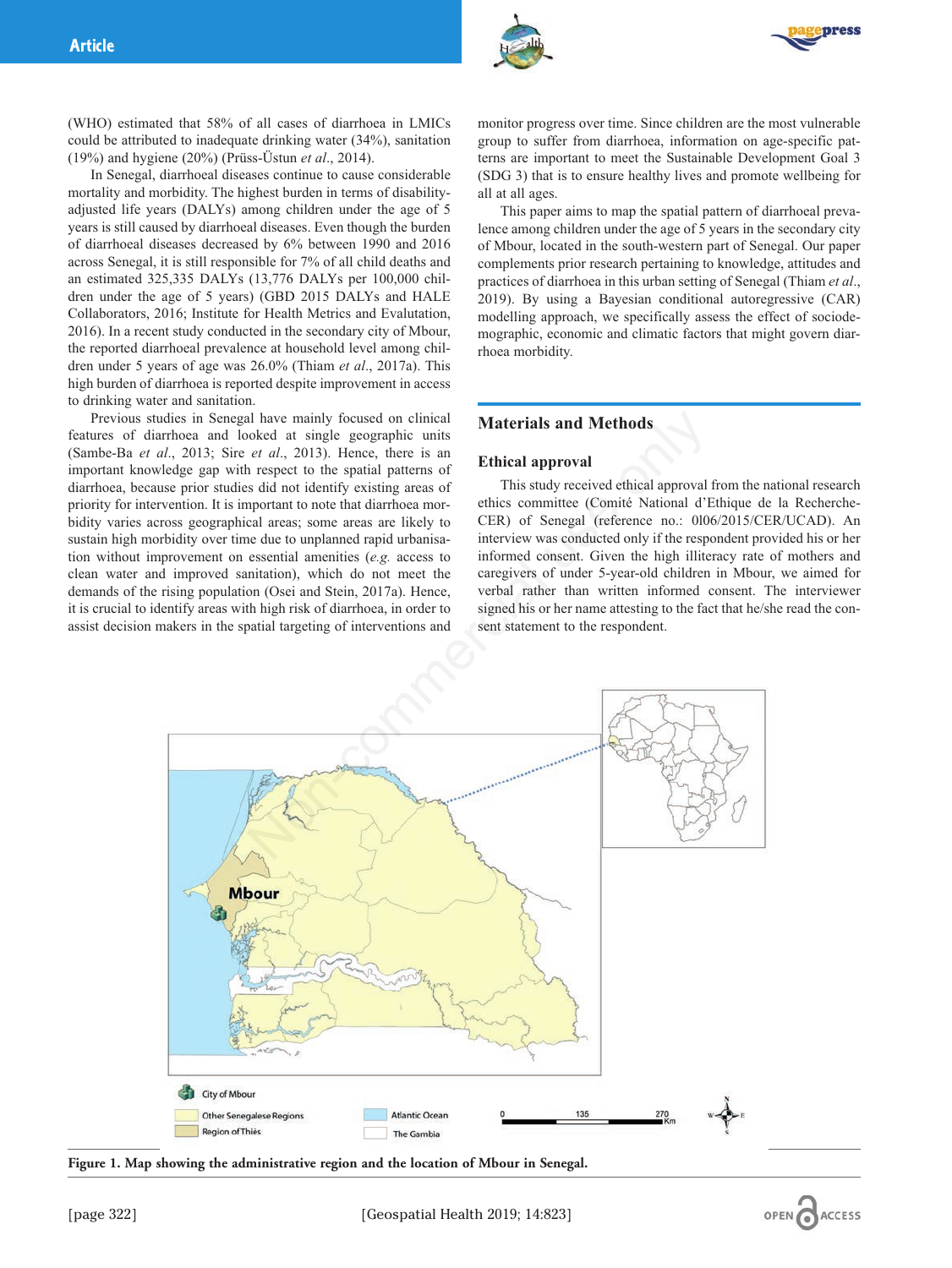



#### **Study area and design**

The study was conducted in the secondary city of Mbour, which is located in the south-western part of Senegal in the Region of Thiès (Figure 1). Mbour consists of 25 neighbourhoods. A crosssectional survey was carried out in September and October 2016, covering all 25 neighbourhoods. The outcome of interest was diarrhoeal disease case report among under 5-year-old children in the sampled household. A detailed description of the activities performed during the cross-sectional survey has been published elsewhere (Thiam *et al*., 2017b).

#### **Sociodemographic, economic and climate data**

As diarrhoea transmission is known to be influenced by several factors, including water, sanitation and hygiene (WASH), climatic, sociodemographic and economic factors, we obtained sociodemographic and economic covariates from a survey questionnaire. We constructed the following sociodemographic variables as risk factors of diarrhoea: unsafe drinking water source (*udws*), untreated stored drinking water (*usdw*), unsafe liquid waste disposal (*ulwd*) and unsafe solid waste disposal (*uswd*). We defined the socio-environmental variables as follows: i) *udws* as the proportion of the neighbourhood's surveyed households that lack access to pipeborne water (either in dwellings, outside dwellings or public standpipes); ii) *usdw* as the proportion of the neighbourhood's surveyed households that do not treat their stored drinking water; iii) *ulwd* as the proportion of the neighbourhood's surveyed households that dispose liquid waste in the street; and iv) *uswd* as the proportion of the neighbourhood's surveyed households that do not have a waste bin. An economic status variable was derived from principal component analysis (PCA) as a weighted sum of household assets that was included in the analysis as a continuous covariate. A detailed description of the household assets used to run the PCA has been described in a previous paper (Thiam *et al*., 2017a). cocomomographic variances as risk rac-<br>
while model to account for unknown or un<br>
while during water source (*udws*), untreated<br>
while during an extract subcom-<br>
while the socio-envivant source of variability<br>
bosal (*usw* 

Climatic covariates were obtained from readily available remote sensing sources (Table 1). The climatic factors used in our analysis are land surface temperature (LST) at day and night, altitude and rainfall covering the survey period (*i.e*. September and October 2016). LST and altitude data were extracted at the unit of the neighbourhood from the Moderate Resolution Imaging Spectroradiometer (MODIS) database. Rainfall estimates data were downloaded from the Africa Data Dissemination Service database. Climatic covariates were included in the analysis as continuous covariates. The data were aggregated by neighbourhood units and the geographical scale of the analyses considered the entire 25 neighbourhoods of Mbour.

# **Bayesian conditional autoregressive modelling approach**

First, a preliminary binomial logistic regression of diarrhoea cases among children under the age of 5 years was performed to

select covariates. Four climatic variables (*i.e.* LST<sub>Day</sub>, LST<sub>Night</sub>, rainfall and altitude) and four sociodemographic and economic variables (*i.e*. *udws*, *usdw*, *ulwd* and *uswd*) were included as covariates. Second, we fitted three separate logistic regression models to estimate the effect of sociodemographic, economic and climatic parameters on diarrhoea morbidity in our target group of children using a Bayesian framework. The first model included only climatic covariates; the second model included sociodemographic and economic covariates, whereas the third model contained all of the components of models 1 and 2, as well as a spatially structured random effect. The spatially structured random effect was formulated assuming a CAR model prior distribution (Cressie, 2015; Ssempiira *et al*., 2017), which introduces a neighbours-based spatial structure random effect for the regression coefficients (Bivand *et al*., 2013). To adjust for spatial correlation present in diarrhoea data due to similar exposure effect in neighbouring areas, cluster-specific random effects were added to each model to account for unknown or unmeasured risk factors by introducing an extra source of variability into the model. This approach was employed to generate spatial weights matrix, which assigned value 1 to areas that share borders and 0 otherwise. More specifically, for the third model, it was assumed that  $Y_{ii}$  is a binary outcome taking value 1 or 0 if a child  $i$  at neighbourhood  $s_i$  had diarrhoea in the 2 weeks prior to the survey.  $Y_{ii}$  is assumed to follow a Bernoulli distribution  $Y_{ii} \sim Bn$  (N<sub>ii</sub>,  $P_{ii}$ ) and is related to its predictors using a logistic regression model, as follows (Eq. 1):

$$
logit(p_{ij}) = \beta_0 + \sum_{k=1}^k \beta_k X_{ij}^k + \phi_j + \omega_i,
$$
 Eq. 1

where  $p_{ij}$  is the diarrhoea case at neighbourhood *i*,  $s_j$  of having diarrhoea (*i.e.* an offset to control for population size), and  $\beta = (\beta_0, \beta_0)$  $\beta_1, \ldots, \beta_k$ ) is the vector of *k* regression coefficients. Spatial dependence is introduced by adding location-specific random effects φ*<sup>j</sup>* at every surveyed location (*sj* ). Non-spatial variation is estimated by the random effects  $\omega_i \sim N(0, \sigma_w^2)$  for the unstructured spatial effect assumed independent and normally distributed with mean 0 and variance  $\sigma_w^2$  for the spatially structured random effect. A CAR prior distribution was employed to model the spatially structured random effect. A flat prior distribution was specified for the intercept, while a non-informative normal prior distribution was used for the coefficients. The prior for the precision of the spatially structured random effects was specified using non-informative gamma distribution with shape and scale parameters equal to 0.5. An initial burn-in of 1,000 iterations was run, and these iterations were discarded. Subsequent blocks of 250,000 iterations were run and checked for convergence. Convergence was assessed by visual inspection of posterior density and history plots. All model parameters were stored and summarised for the analysis. In all analyses, a level of 0.05 was adopted to indicate statistical significance as indicated by a 95% Bayesian credible interval (BCI) for the relative risk excluding 1. Continuous covariates were standardised for

|  |  |  | Table 1. Remote sensing data sources, reporting period and spatial resolution. |  |  |  |
|--|--|--|--------------------------------------------------------------------------------|--|--|--|
|  |  |  |                                                                                |  |  |  |
|  |  |  |                                                                                |  |  |  |

| Remote sensing data source | <b>Tivpe</b>                                                         | Period                                           | <b>Spatial resolution</b>      |
|----------------------------|----------------------------------------------------------------------|--------------------------------------------------|--------------------------------|
| <b>MODIS</b>               | $\operatorname{LST}_\text{Day}$<br>$\operatorname{LST}_\text{Right}$ | September/October 2016<br>September/October 2016 | $1\times1$ km<br>$1\times1$ km |
| USGS/decadal RFE           | <b>RFE</b>                                                           | September/October 2016                           | $80\times80$ km                |
| SRTM-Altitude              | Altitude                                                             | September/October 2016                           | $90\times90$ km                |

MODIS, Moderate Resolution Imaging Spectroradiometer (http://modis.gsfc.nasa.gov); USGS/decadal RFE, United States Geographical Survey/decadal rainfall estimates (http://earlywarning.usgs.gov); SRTM-Altitude, Shuttle Radar Topography Mission (http://www.cgiar-csi.org/data/srtm-90m-digital-elevation-database-v41); LST, land surface temperature.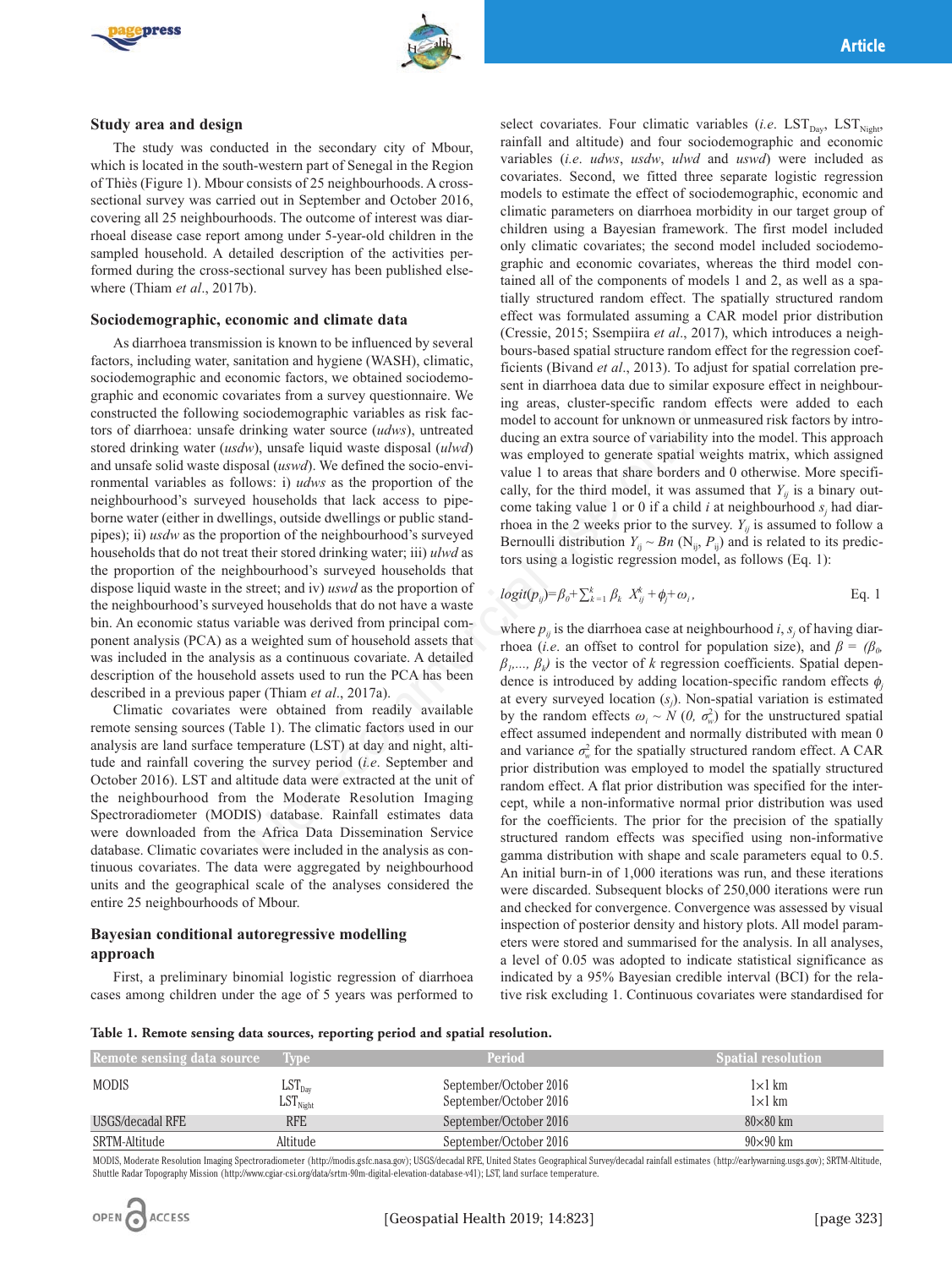



addressing correlation between covariates. Parameter estimates were summarised using posterior medians and the corresponding 95% BCI. For epidemiological interpretation, model estimates were exponentiated to produce odds ratios (ORs).

Model fits and parameter estimation were performed using a Bayesian framework and Markov chain Monte Carlo (MCMC) estimation. Model specification was completed by assigning gamma prior distributions to model parameters. Data analysis was carried out in STATA version 14 (StataCorp; College Station, TX, USA). OpenBUGS version 3.2.3 (Imperial College and Medical Research Council; London, UK) was used to perform model fit. The maps were produced using ArcGIS software version 10.5 (ArcMap, ESRI; Redlands, CA, USA).

#### **Results**

## **Summary of sociodemographic and WASH conditions of the surveyed households**

# **Distribution of the observed diarrhoeal prevalence and the sociodemographic covariates**

The observed diarrhoea prevalence in children under the age of 5 years, stratified by age group, zone and neighbourhoods, are summarised in Table 2. The number of children among those surveyed who reportedly had diarrhoea during the 2 weeks preceding the survey was mapped by neighbourhood areas to illustrate the distribution patterns of the observed prevalence (Figure 2).

Table 2 shows that the overall observed diarrhoea prevalence of 33.9% varied between 20.0% (neighbourhood of Grand Mbour) and 57.9% (neighbourhood of Baye Deuk). Among the youngest age group (children aged below 12 months), the observed diarrhoeal prevalence was 31.6%, varying between 8.6% (neighbourhood of Zone Résidentielle) and 42.9% (neighbourhood of Mbour Sérère Souf). For children aged 12-24 months, the overall prevalence of diarrhoea was 40.0%, varying between 14.3% (neighbourhood of Mbour Sérère Souf) and 57.9% (neighbourhood of Baye Deuk). For children aged 36-59 months, the observed prevalence was 29.3%, varying between 21.0% (neighbourhood of Baye Deuk) and 53.1% (neighbourhood of Medine). The geographical distribution of the observed prevalence, stratified by age group, is illustrated by the maps displayed in Figure 2.

|                | Summary of sociodemographic and WASH<br>conditions of the surveyed households<br>A total of 1,083 children under the age of 5 years from 761<br>households participated in the cross-sectional survey conducted in<br>Mbour, between September and October 2016. Sociodemographic<br>and economic characteristics of the surveyed households and<br>WASH conditions in the four stratified zones of Mbour are provid-<br>ed as supplementary files (Appendix Tables A1 and A2).<br>bourhood in Mbour in late 2016. |                                                                              | $1000$ of Mbour Serere Sour) and $37.976$ (heighbourhood of Baye<br>Deuk). For children aged 36-59 months, the observed prevalence<br>was 29.3%, varying between 21.0% (neighbourhood of Baye<br>Deuk) and 53.1% (neighbourhood of Medine). The geographical<br>distribution of the observed prevalence, stratified by age group, is<br>illustrated by the maps displayed in Figure 2.<br>The spatial distribution of the model-based estimation of diar-<br>rhoea risk from the posterior estimates, adjusted for spatially ran-<br>dom effect, spatial correlation and varying coefficient effects, are<br>shown in Figure 3. Most of the neighbourhoods in Mbour exhibit<br>Table 2. Summary of the observed diarrhoeal prevalence in children under the age of 5 years, stratified by age group, zone and neigh- |                                                                                  |                                                                              |  |
|----------------|--------------------------------------------------------------------------------------------------------------------------------------------------------------------------------------------------------------------------------------------------------------------------------------------------------------------------------------------------------------------------------------------------------------------------------------------------------------------------------------------------------------------|------------------------------------------------------------------------------|----------------------------------------------------------------------------------------------------------------------------------------------------------------------------------------------------------------------------------------------------------------------------------------------------------------------------------------------------------------------------------------------------------------------------------------------------------------------------------------------------------------------------------------------------------------------------------------------------------------------------------------------------------------------------------------------------------------------------------------------------------------------------------------------------------------------|----------------------------------------------------------------------------------|------------------------------------------------------------------------------|--|
| Zone           | Neighbourhood                                                                                                                                                                                                                                                                                                                                                                                                                                                                                                      | $\overline{5}$ years $(\frac{9}{0})$                                         | $\le$ 12 months $(\%)$                                                                                                                                                                                                                                                                                                                                                                                                                                                                                                                                                                                                                                                                                                                                                                                               | Observed diarrhoeal prevalence in children aged<br>12-24 months $(\%)$           | $36-59$ months $(\%)$                                                        |  |
| <b>UCA</b>     | Château d'eau Nord<br>Château d'eau Sud<br>Onze Novembre<br>Tefess<br>Golf<br>Zone Residentielle<br>Mbour Serère Souf                                                                                                                                                                                                                                                                                                                                                                                              | 38.3<br>$30.6\,$<br>27.6<br>33.3<br>57.1<br>38.5<br>54.3<br>28.6             | 21.1<br>19.4<br>31.0<br>$20.5\,$<br>32.1<br>15.4<br>8.6<br>42.9                                                                                                                                                                                                                                                                                                                                                                                                                                                                                                                                                                                                                                                                                                                                                      | 38.3<br>38.7<br>27.6<br>43.6<br>39.3<br>38.5<br>42.9<br>14.3                     | 40.5<br>41.9<br>41.4<br>35.9<br>28.6<br>46.2<br>48.6<br>42.9                 |  |
| <b>PCA</b>     | Darou Salam<br>Diamaguene 1<br>Diamaguene 2<br><b>Baye Deuk</b><br>Santessou<br>Thiocé Est<br>Thiocé Ouest<br>Mbour Toucouleur<br>Mbour Serère Kaw                                                                                                                                                                                                                                                                                                                                                                 | 34.8<br>30.6<br>35.6<br>34.7<br>57.9<br>31.8<br>32.4<br>36.4<br>32.3<br>36.4 | 22.5<br>16.1<br>19.2<br>27.7<br>21.1<br>18.2<br>18.9<br>33.3<br>22.6<br>27.3                                                                                                                                                                                                                                                                                                                                                                                                                                                                                                                                                                                                                                                                                                                                         | 39.5<br>40.3<br>47.9<br>35.6<br>57.9<br>40.9<br>36.5<br>33.3<br>41.9<br>$30.3\,$ | 37.9<br>43.5<br>32.9<br>36.6<br>21.1<br>40.9<br>44.6<br>33.3<br>35.5<br>42.4 |  |
| <b>NPA</b>     | <b>Grand Mbour</b><br>Liberté<br>Médine<br>Santhie                                                                                                                                                                                                                                                                                                                                                                                                                                                                 | 26.9<br>20.0<br>31.6<br>26.6<br>31.4                                         | 15.5<br>12.5<br>10.5<br>15.6<br>27.5                                                                                                                                                                                                                                                                                                                                                                                                                                                                                                                                                                                                                                                                                                                                                                                 | 36.2<br>38.8<br>36.8<br>31.3<br>$37.3\,$                                         | 48.3<br>48.8<br>52.6<br>53.1<br>$35.3\,$                                     |  |
| SPA<br>Overall | Gouye Mouride<br>Oncad<br>Mbour Maure<br>Zone Sonatel                                                                                                                                                                                                                                                                                                                                                                                                                                                              | 37.2<br>32.4<br>34.6<br>33.3<br>46.2<br>33.9                                 | 13.1<br>10.8<br>15.4<br>22.2<br>10.3<br>31.6                                                                                                                                                                                                                                                                                                                                                                                                                                                                                                                                                                                                                                                                                                                                                                         | 42.3<br>37.8<br>46.2<br>44.4<br>41.0<br>40.0                                     | 44.5<br>51.4<br>38.5<br>33.3<br>48.7<br>29.3                                 |  |

UCA, Urban Central Areas; PCA, Peri-Central Areas; NPA, Northern Peripheral Areas; SPA, Southern Peripheral Areas.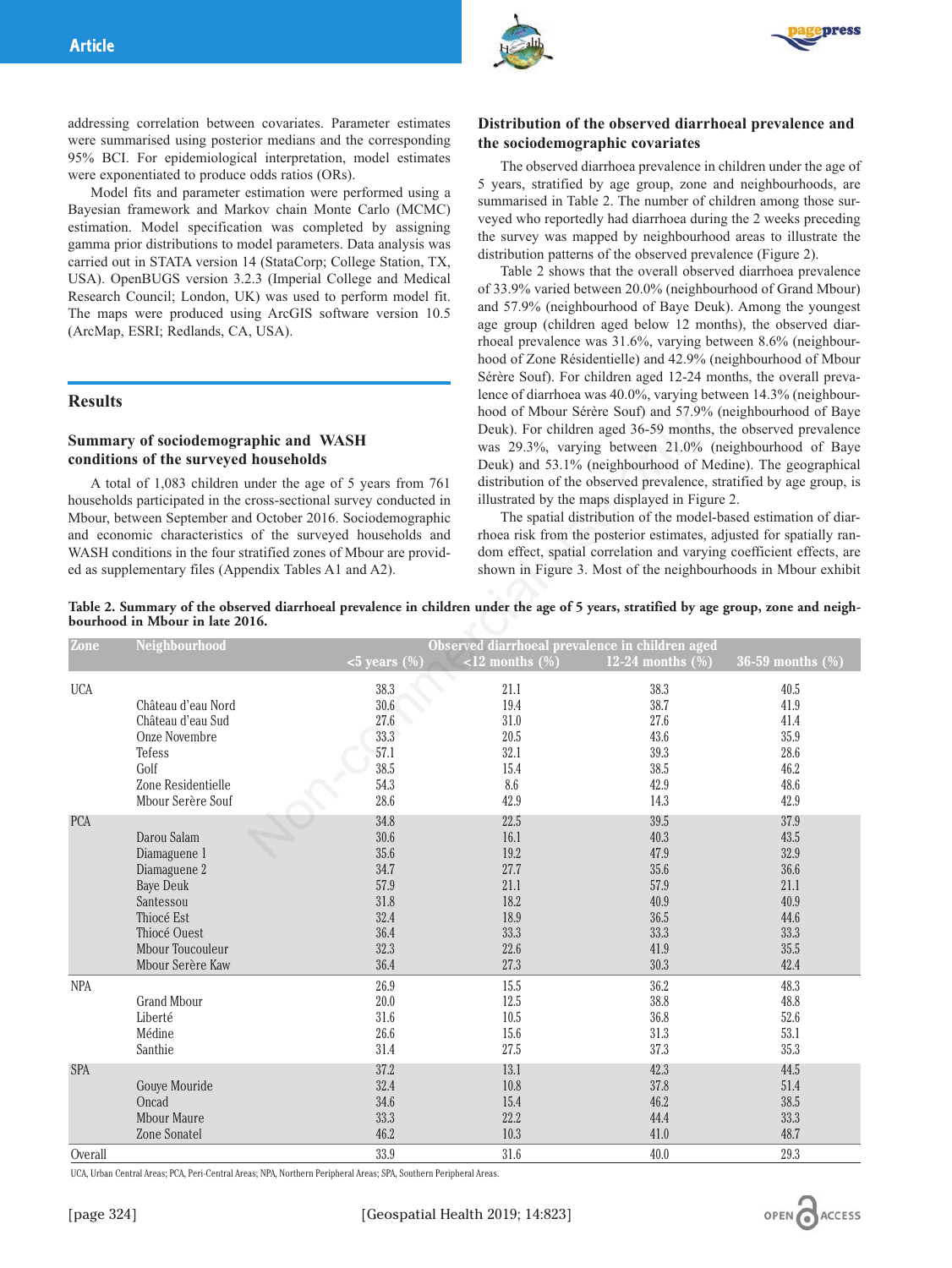



similar patterns, except four neighbourhoods with diarrhoea risk above 40%.

A summary of the sociodemographic covariates can be seen in Table 3. Briefly, the proportion of the surveyed household without safe drinking water was 41.7%, varying from 0% in Mbour Sérère Souf to 100% in Baye Deuk and Gouye Mouride. About 69% of the surveyed households do not treat their stored drinking water; this proportion varied from 28.9% in Médine to 85.0% in Tefess. The proportion of the surveyed household without access to safe liquid waste disposal ranged from 4.2% in Thiocé Ouest to 91.7% in Zone Residentielle and Mbour Sérère Kaw. The proportion of the surveyed household without access to proper solid waste disposal ranged from 0% to 100%.

# **Posterior estimates of the effect of sociodemographic, economic and climatic factors**

The results from the Bayesian CAR models are presented in Table 4. To facilitate interpretation of the effect of sociodemographic and climatic factors on diarrhoea risk, all parameter estimates were exponentiated. In model 1, association of diarrhoea prevalence with altitude, rainfall and  $LST<sub>day</sub>$  were positive; however, none of these associations were of statistical importance. In model 2, untreated stored drinking water was significantly associated with diarrhoea prevalence in children. A unit increase in the proportion of people who do not treat their stored drinking water increases diarrhoea risk by 22%, suggesting that diarrhoea risk for

people using untreated stored drinking water is 22% higher than those who use treated stored drinking water. The results from model 2 also indicate a significant association between diarrhoea risk and economic status. No multiplicative effects were observed for *udws* and *uswd,* meaning that differences in sources of drinking water and wastewater disposal could not account for the observed variation in diarrhoea risk across neighbourhoods. In model 3, rainfall,  $LST<sub>day</sub>$ , untreated stored drinking water, unsafe wastewater disposal and economic status were positively associated with diarrhoea prevalence in children in Mbour.

# **Discussion**

This study aimed to explore and map the spatial pattern of diarrhoeal prevalence among children under the age of 5 years in the secondary city of Mbour, Senegal. Risk profiling was done at the unit of the neighbourhood (n=25) and we specifically determined the effect of sociodemographic, economic and climatic factors. We employed a Bayesian framework with CAR models. The study is the first effort to explore the spatial patterns of diarrhoea in an urban setting of Senegal. The assumptions in the modelling approach are that the effect of sociodemographic, economic and climatic factors in neighbouring areas should be similar; whereas the effect should be increasingly dissimilar the further away areas are located from each other.



**Figure 2. Spatial distribution of the observed diarrhoea prevalence in children under the age of 5 years in Mbour in 2016. Overall observed prevalence (A); observed diarrhoea prevalence among children aged 0-11 months (B), observed prevalence among children aged 12-24 months (C) and observed prevalence among children aged 25-59 months (D).**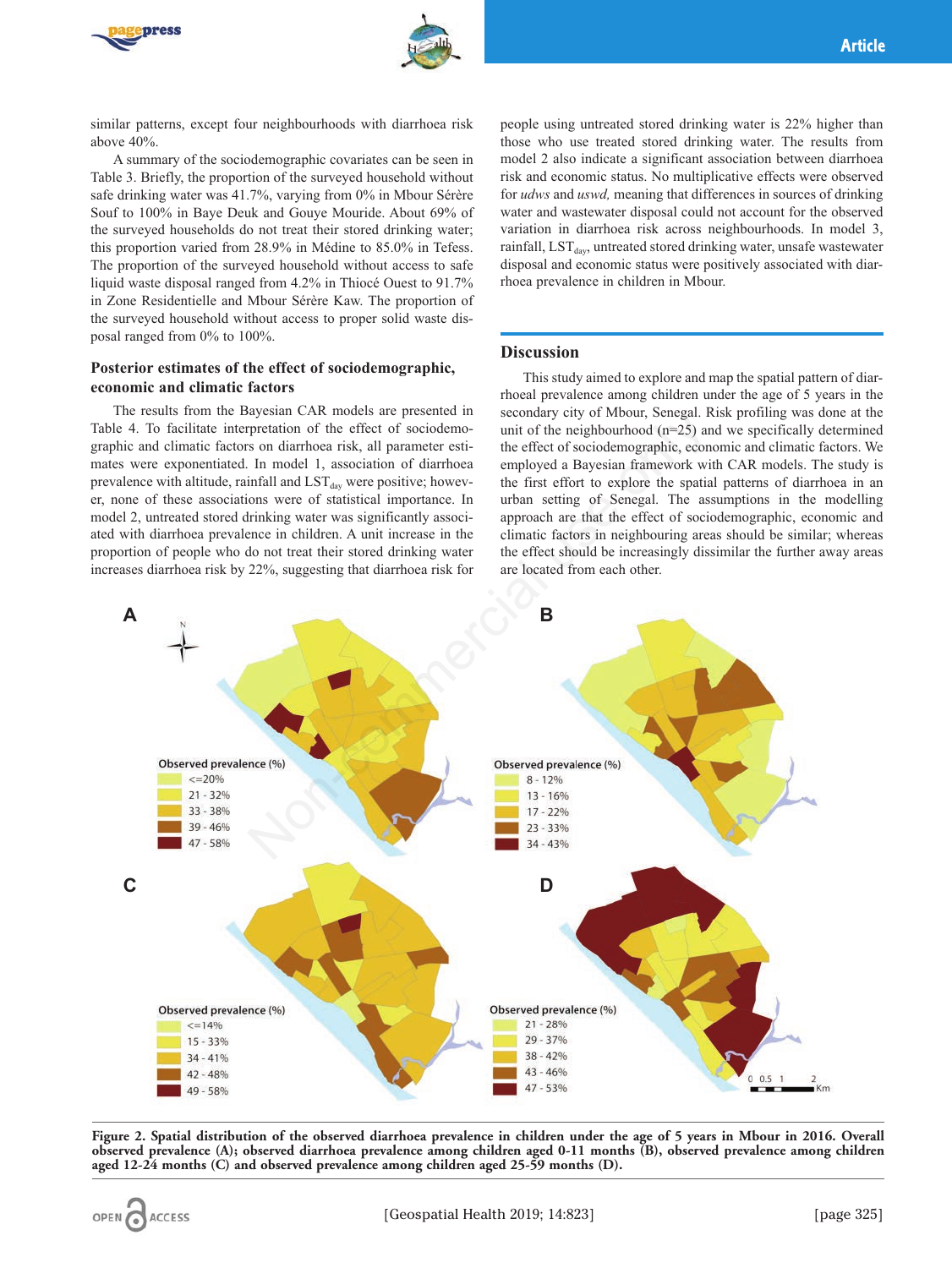



### **Table 3. Summary of the sociodemographic covariates, stratified by zone and neighbourhood in Mbour in late 2016.**

| Zone              | Neighbourhood                                                                                                                                      | Proportion udws*<br>$(%^{(0)}%$                                             | Proportion usd $w^{\circ}$ (%)                                               | Proportion ulwd <sup>#</sup> $(\%)$                                         | Proportion uswd <sup>§</sup><br>(%)                                           |
|-------------------|----------------------------------------------------------------------------------------------------------------------------------------------------|-----------------------------------------------------------------------------|------------------------------------------------------------------------------|-----------------------------------------------------------------------------|-------------------------------------------------------------------------------|
| <b>UCA</b>        | Château d'eau Nord<br>Château d'eau Sud<br>Onze Novembre<br>Tefess<br>Golf<br>Zone Residentielle<br>Mbour Serère Souf                              | 16.3<br>4.8<br>26.3<br>7.1<br>20.0<br>57.1<br>16.7<br>0.0                   | 77.1<br>76.2<br>79.0<br>78.6<br>85.0<br>78.6<br>70.8<br>60.0                 | 60.1<br>81.0<br>63.2<br>39.3<br>10.0<br>57.1<br>91.7<br>60.0                | 85.6<br>95.2<br>100.0<br>78.6<br>80.0<br>100.0<br>83.3<br>0.0                 |
| <b>PCA</b>        | Darou Salam<br>Diamaguene 1<br>Diamaguene 2<br><b>Baye Deuk</b><br>Santessou<br>Thiocé Est<br>Thiocé Ouest<br>Mbour Toucouleur<br>Mbour Serère Kaw | 28.9<br>41.9<br>22.2<br>27.9<br>100.0<br>5.6<br>17.9<br>8.3<br>20.0<br>50.0 | 75.8<br>81.4<br>83.3<br>76.5<br>60.0<br>66.7<br>71.4<br>79.2<br>65.0<br>79.2 | 76.7<br>88.4<br>72.2<br>88.2<br>86.7<br>83.3<br>76.8<br>4.2<br>80.0<br>91.7 | 93.2<br>90.7<br>90.7<br>97.1<br>93.3<br>100.0<br>94.6<br>91.7<br>90.0<br>87.5 |
| <b>NPA</b><br>SPA | <b>Grand Mbour</b><br>Liberté<br>Médine<br>Santhie                                                                                                 | 59.5<br>40.7<br>78.3<br>82.2<br>37.1<br>88.1                                | 56.2<br>66.1<br>56.5<br>28.9<br>74.3<br>57.4                                 | 71.9<br>72.9<br>76.1<br>53.3<br>88.6<br>75.2                                | 88.1<br>76.3<br>95.7<br>93.3<br>91.4<br>92.1                                  |
| Overall           | Gouye Mouride<br>Oncad<br><b>Mbour Maure</b><br>Zone Sonatel                                                                                       | 100.0<br>92.5<br>37.5<br>85.7<br>41.7                                       | 60.0<br>62.5<br>50.0<br>50.0<br>68.9                                         | 80.0<br>80.0<br>75.0<br>64.3<br>72.0                                        | 100.0<br>97.5<br>$37.5\,$<br>92.9<br>90.3                                     |

udws, unsafe drinking water source; usdw, untreated stored drinking water; ulwd, unsafe liquid waste disposal; uswd, unsafe solid waste disposal. UCA, Urban Central Areas; PCA, Peri-Central Areas; NPA, Northern Peripheral Areas; SPA, Southern Peripheral Areas. \*Proportion of the surveyed households that do not have access to pipe-borne water (either in dwellings, outside dwellings or public standpipes); °proportion of the neighbourhood's surveyed households that do not treated their stored drinking water; <sup>t</sup>proportion of the neighbourhood's surveyed households that dispose wastewater in the street; <sup>s</sup>proportion of the neighbourhood's surveyed households that do not have a proper waste bin.



**Figure 3. Spatial distribution of the smoothed diarrhoeal prevalence from the posterior median and the 2.5% and 97.5% percentiles. Median (A), 2.5% percentile (B) and 97.5% percentiles (C) of the posterior distribution of diarrhoeal prevalence. Estimations are based on model 3.**

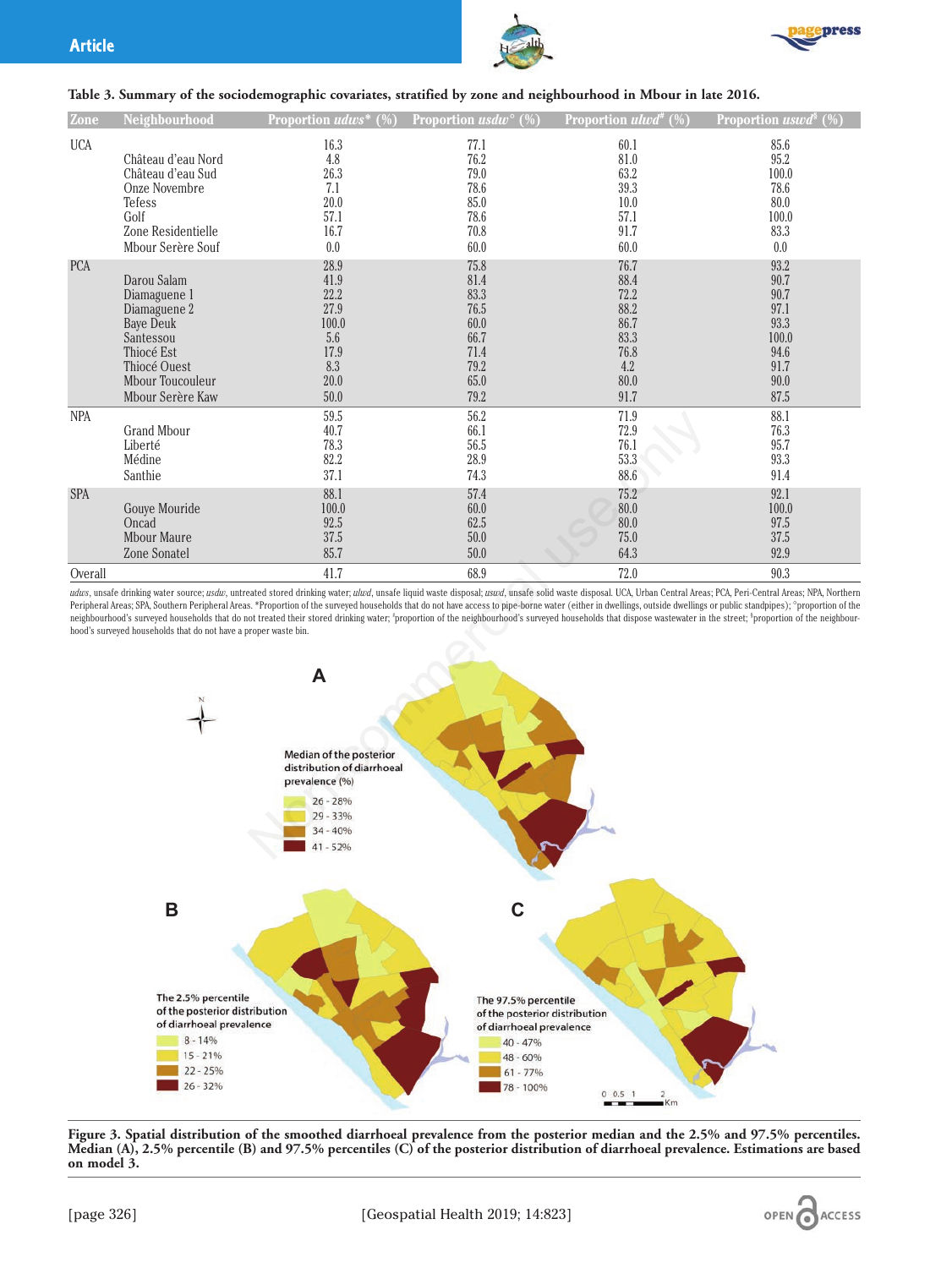



The findings from the Bayesian smoothed maps show substantial variation in the spatial distribution of diarrhoea with neighbourhoods of higher and lower than expected risk clustered. This might be explained by wider sociodemographic and economic inequalities between neighbourhoods (Osei and Stein, 2017b). Unsafe treated stored water and the high prevalence of diarrheal disease observed in the city of Mbour near the coastal area could be explained by the presence of many pathogens, which proliferate in brackish river and coastal water environments, along with the presence of higher levels of enteric microorganisms typically found in coastal areas. A similar pattern, with higher incidence of acute diarrhoea and cholera has been observed in India near the coastal areas (Alam *et al*., 2006; Kumar *et al*., 2016). Prior epidemiological studies have shown that people living in close proximity to coastal areas are at higher risk of contracting infectious diseases. This could be due to polluted coastal waters that may run inland during rainy season, leading to higher incidence of diarrhoea (Lipp *et al*., 2002; Rajendran *et al*., 2011; Jayakumar and Malarvannan, 2013).

Our study has several limitations that are offered for consideration. First, the study is based on morbidity data aggregated at a neighbourhood level. That is why we focus on modelling the spatially varying coefficient as realisations of a CAR process produced from the weighting of the burden in the neighbouring areas. Hence, it was not possible to account for local variations in neighbourhood covariate effects through spatially varying coefficients; and therefore we could not estimate neighbourhood-specific relative risk, which relies on point referenced data (Gelfand *et al*., 2003). Disease indices, such as the relative risk of common morbidity, are an important measure of estimate in disease mapping used for comparing neighbourhood health status for spatially explicit planning of health interventions (Osei and Stein, 2017b). Further studies using similarly rigorous statistical approaches as pursued here should map neighbourhood-specific relative risk estimates and determine the spatially varying association between the relative risk and potential risk factors. imitations that are offered for consider-<br>sead on morbidity data aggregated at a<br>is rely we focus on modelling the space-<br>is rely we found and process pro-<br>so a commedial proxime considering coefficients;<br>to account for l

Second, due to unavailability of temporal data, this study has also not considered a potential temporal variation of the prevalence of diarrhoea and possible temporal change in the sociodemographic, economic and climatic factors. The identification and understanding of clusters in space and time at neighbourhood level should be considered for future research.

Despite these limitations, the findings of the current study complement our prior research pertaining to the aetiology and local perceptions of diarrhoea in under 5-year-old children in Mbour (Thiam *et al*., 2019). The observed spatial pattern of diarrhoea provides valuable information for health programme managers to design and implement interventions. This spatially explicit information is not only important for the Ministry of Health, but also other ministries responsible for WASH aspects. Indeed, diarrhoea risk areas can, and should, be identified at neighbourhood level to tackle area-specific interventions, which might also be important for the control and prevention of suspected diarrhoea outbreaks.

#### **Conclusions**

Our findings revealed that childhood diarrhoea remains a major public health problem in the secondary city of Mbour, Senegal with considerable spatial heterogeneity from one neighbourhood to another. Our findings provide a deeper understanding of the geographical variation of neighbourhood health status and suggest that attention should be paid to children aged 2 years and above in the north and south peripheral neighbourhoods, such as Médine, Liberté, Grand Mbour, Zone Sonatel and Gouye Mouride, which are characterised by a lack of amenities such as availability of safe water source and improved sanitation. In such areas, priority attention would be important on WASH-related interventions in order to prevent and control diarrhoea in under 5-year-old children.

**Table 4. Posterior median and 95% Bayesian credible intervals of model 1 (model of diarrhoea risk based on climatic covariates), model 2 (model of diarrhoeal risk based on sociodemographic and economic covariates) and model 3 (model of diarrhoeal risk comprised climatic and sociodemographic and economic covariates).**

| <b>Model/variables</b>                  | Model 1<br><b>RR</b> (95% BCI) | Model 2<br><b>RR</b> (95% BCI) | Model 3<br><b>RR</b> (95% BCI) |  |  |  |
|-----------------------------------------|--------------------------------|--------------------------------|--------------------------------|--|--|--|
| <b>Climatic variable</b>                |                                |                                |                                |  |  |  |
| Altitude                                | $1.03(0.83-1.25)$              |                                | $0.79(0.63-0.96)$ *            |  |  |  |
| Rainfall                                | $1.18(0.89-1.44)$              |                                | $1.40(1.10-1.74)$ *            |  |  |  |
| $LST_{day}$                             | $1.07(0.89-1.16)$              |                                | $1.07(0.93-1.27)$              |  |  |  |
| $LST_{night}$                           | $0.91(0.81-1.03)$              |                                | $0.82$ $(0.69-1.03)$           |  |  |  |
| Socioeconomic and environmental factors |                                |                                |                                |  |  |  |
| udws                                    |                                | $0.96(0.55-1.45)$              | $0.83(0.69-1.05)$              |  |  |  |
| usdw                                    |                                | $1.22$ $(1.01-1.53)*$          | $1.29(1.06-1.60)*$             |  |  |  |
| ulwd                                    |                                | $0.89$ $(0.78-1.05)$           | $0.96(0.86-1.12)$              |  |  |  |
| uswd                                    |                                | $1.03(0.78-1.30)$              | $1.06(0.78-1.43)$              |  |  |  |
| Socioeconomic status                    |                                | $1.32(0.77-2.24)$              | $1.95(1.43-2.54)$ *            |  |  |  |

RR, relative risk; BCI, Bayesian credible interval; LST, land surface temperature; udws, unsafe drinking water source; usdw, untreated stored drinking water; ulwd, unsafe liquid waste disposal; uswd, unsafe solid waste disposal. \*Statistically significant.